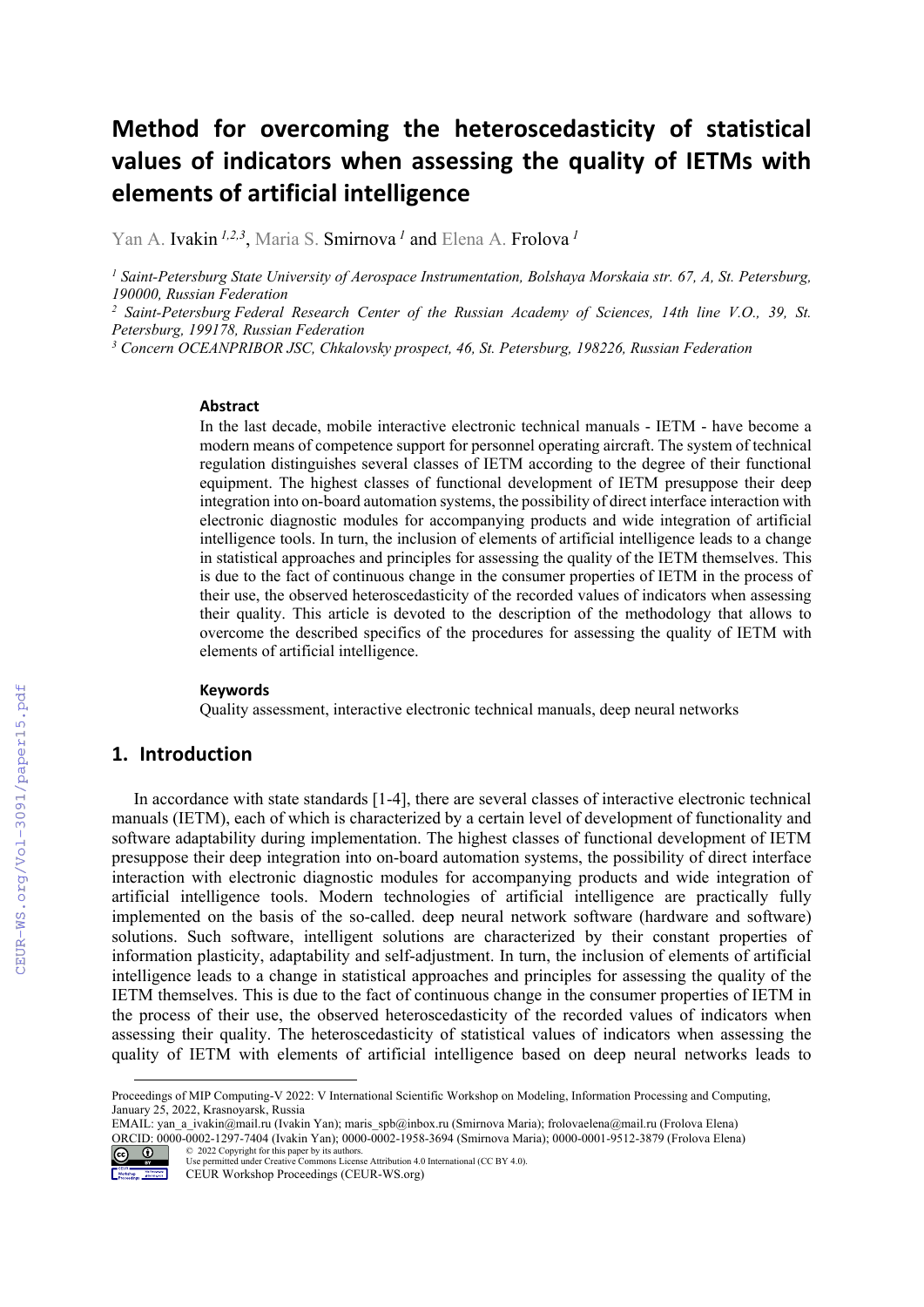inefficiency of the traditional apparatus of statistical analysis, traditionally used in research of technical systems. Variable (changing) values of the main parameters of the estimated values of a random nature, such as variance, standard deviation, etc., require the use of statistical approaches that are more characteristic of socio-political and information-psychological modeling.

As a result of a complex of studies, a study of a number of scientific results described in [5-14], the authors propose a method for obtaining statistical values of qualimetric indicators with a probabilistic measure applicable to assess the quality of IETM with elements of artificial intelligence based on deep neural networks.

# **2. The essence of the problem of heteroskedasticity of statistical values of indicators in the estimation of IETM**

In the course of research [11-14], as well as during statistical processing of the results of studies of the applicability of neural network technologies in IETM, specific features of the application of the statistical apparatus of experimental research in the subject area of the corresponding deep neural networks (DNN) were revealed. In particular, it was found that the use of a classical for statistics set of samples of single research trials (i.e., training, test and control samples) for training DNN and experimentation leads to the fact that the properties of the neural network itself in IETM constantly changing. From the point of view of the statistical foundations of experimental studies to assess the technical and functional characteristics of intelligent IETM, this means that with the statistical accumulation of the results of single tests, the conditions of the classical model of a statistical experiment are not fully satisfied, i.e. are violated. These violations relate to the premise of uncorrelated disturbances and the absence of constancy in the value of the variance of disturbances of the observed random variables. Thus, neural networks in IETM as an object of a statistical experiment, due to their constant customizability and logical plasticity, violate the fundamental condition for the application of the standard mathematical apparatus of a computational experiment: the conditions of homoscedasticity are the conditions for the constancy of the variances of the random component. Failure to meet this condition is called heteroscedasticity (i.e., variance of variance of deviations). The essence of the heteroscedasticity of the statistically accumulated results of unified tests of the DNN as part of the IETM is clearly understood from the comparison of the pictograms in Figure 1:



**Figure 1:** The essence of the heteroscedasticity of the statistics of single tests when experimenting on the DNN as part of the IETM (a) homoscedasticity of single trials; b) heteroscedasticity of single tests)

Traditionally, the problem of heteroscedasticity is mainly characteristic of samples in statistical studies related to social observations, where the objects of observation are: a person, social groups, society, etc. That is, entities that also change already in the process of experiment and / or preliminary testing. In the study of technical objects, as a rule, the samples are of a homoscedastic nature. It is due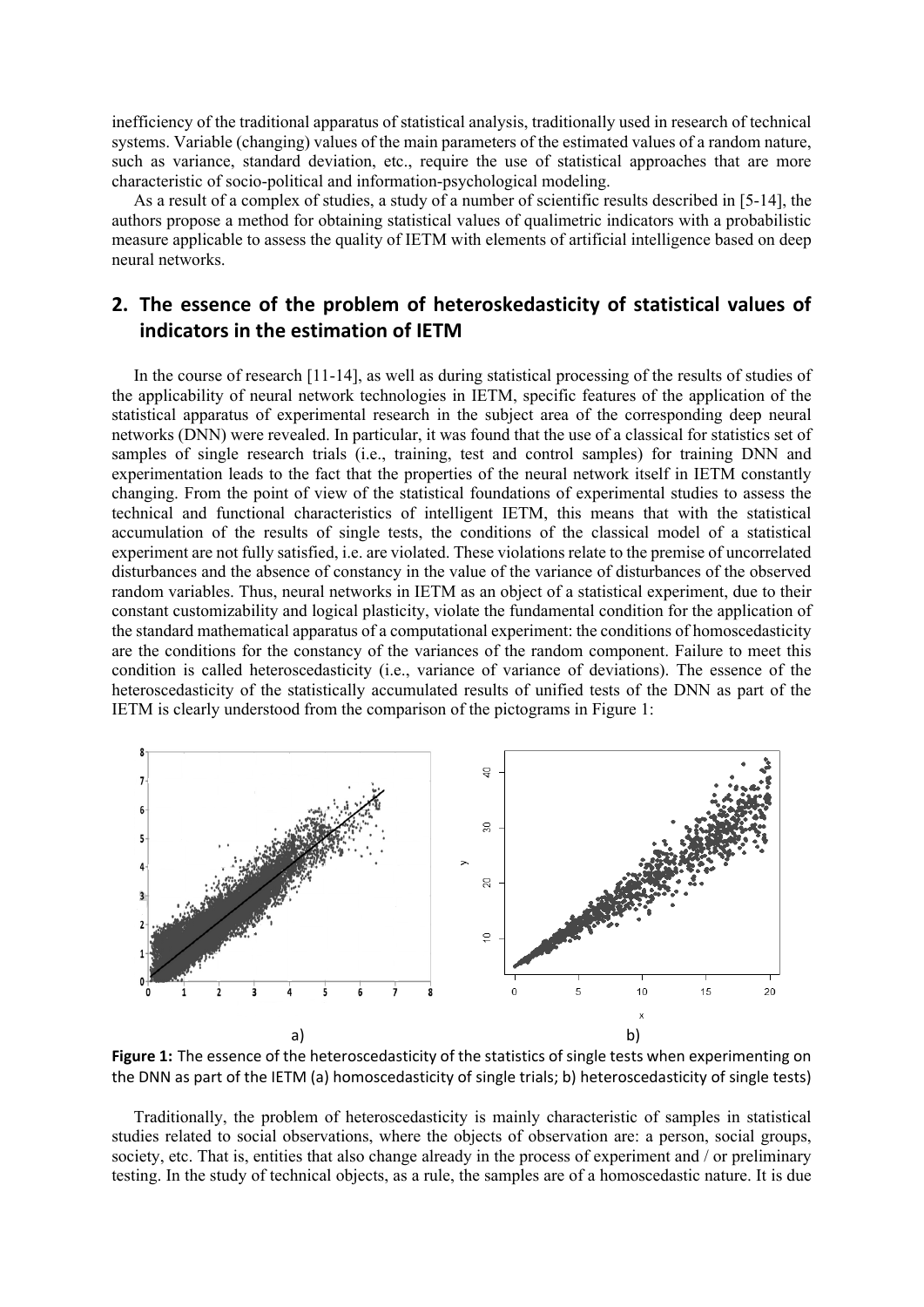to the constant customizability and logical-semantic plasticity of the DNN as part of the IETM that there is reason to believe that the probabilistic distributions of perturbations of the values observed in the experiment will be different for different observations.

In the case of heteroscedasticity, the estimates of the studied values are still unbiased, but the use of the mathematical apparatus for assessing the level of confidence in the results obtained has some peculiarities:

- 1. Estimates will not be efficient (that is, they will not have the least variance compared to other estimates for a given parameter).
- 2. The variances of estimates will be biased. Bias is due to the fact that the variance estimate  $S_{\text{ost}}^2$ used to calculate the variance of the estimates is no longer unbiased.
- 3. As a consequence of the above, all conclusions drawn from the relevant statistics, as well as interval estimates, will be unreliable. Consequently, statistical inferences from standard quality checks on assessments can be erroneous and lead to inaccurate conclusions. It is likely that the standard errors will be underestimated, and therefore the associated risks will be overestimated. This can lead to the recognition of statistically significant values, which in fact are not.

To date, the problem of heteroscedasticity of statistically accumulated results of unified tests of DNN as part of intelligent IETM has been identified and substantiated. One of the options for its resolution is the below presented methodology, substantiated and tested in the course of relevant studies to substantiate the entire set of methods for the practical application of DNN and other information technologies of artificial intelligence as part of the IETM of the fifth class.

# **3. Structure of the methodology for obtaining statistical values of indicators when evaluating the quality of DNN in the composition of IETM**

Evaluation of the DNN as part of the IETM is carried out by comparing the value of the mathematical expectation of the proportion of correctly recognized objects (targets) during the execution of the DNN of the current functional task, according to the statistically significant number of control samples for the accepted control dataset obtained on the experimental IETM sample with a priori specified criterion value. At the same time, an ensemble of DNN implementations is produced, which allows one to estimate the mathematical expectation of the proportion of correctly recognized objects (targets) when the DNN is executed for the corresponding functional task with a given level of statistical stability (significance), and then correlate it with the specified criterion value.

A brief description of the methodology for obtaining statistical values of indicators when assessing the quality of the gas pumping station as part of the IETM:

The DNN is trained on an experimental IETM sample on one dataset for which a statistically significant number of control samples is determined. In this case, the volume of all control samples by the number of elementary object recognition should be the same, which should ensure the unbiased nature of the final statistical estimates.

Also, the criterial value of the required execution parameter of the DNN for the adopted IETM functional task, which corresponds to the current dataset, is set a priori. Such a criterion value is a fixed, minimum value of the proportion of correctly recognized objects (targets) in the implementation of the DNN within the framework of the current (modeled) functional task.

An assessment of a statistically significant number of control samples is made to ensure the required low levels of risk and the required confidence level for the estimates of the quality of the DNN as part of the IETM. In this case, each control sample is considered as a single trial of a statistical experiment, and their total number is considered as the total number N of single trials (observations) within the framework of such an experiment. It should be borne in mind that each element of the set of the control sample in this case is considered as a one-time implementation in calculating the mathematical expectation of the proportion of correctly recognized objects and therefore the parameters of statistical stability are determined precisely by the prepared number of control samples.

It also analyzes the acceptability of the current risks of making final decisions in this computational experiment (a single experimental study) according to the indicators:

- $\alpha$  risk of incorrect acceptance of the observed value, test result;
- $\beta$  risk of incorrect deviation when it is necessary to accept the observed value.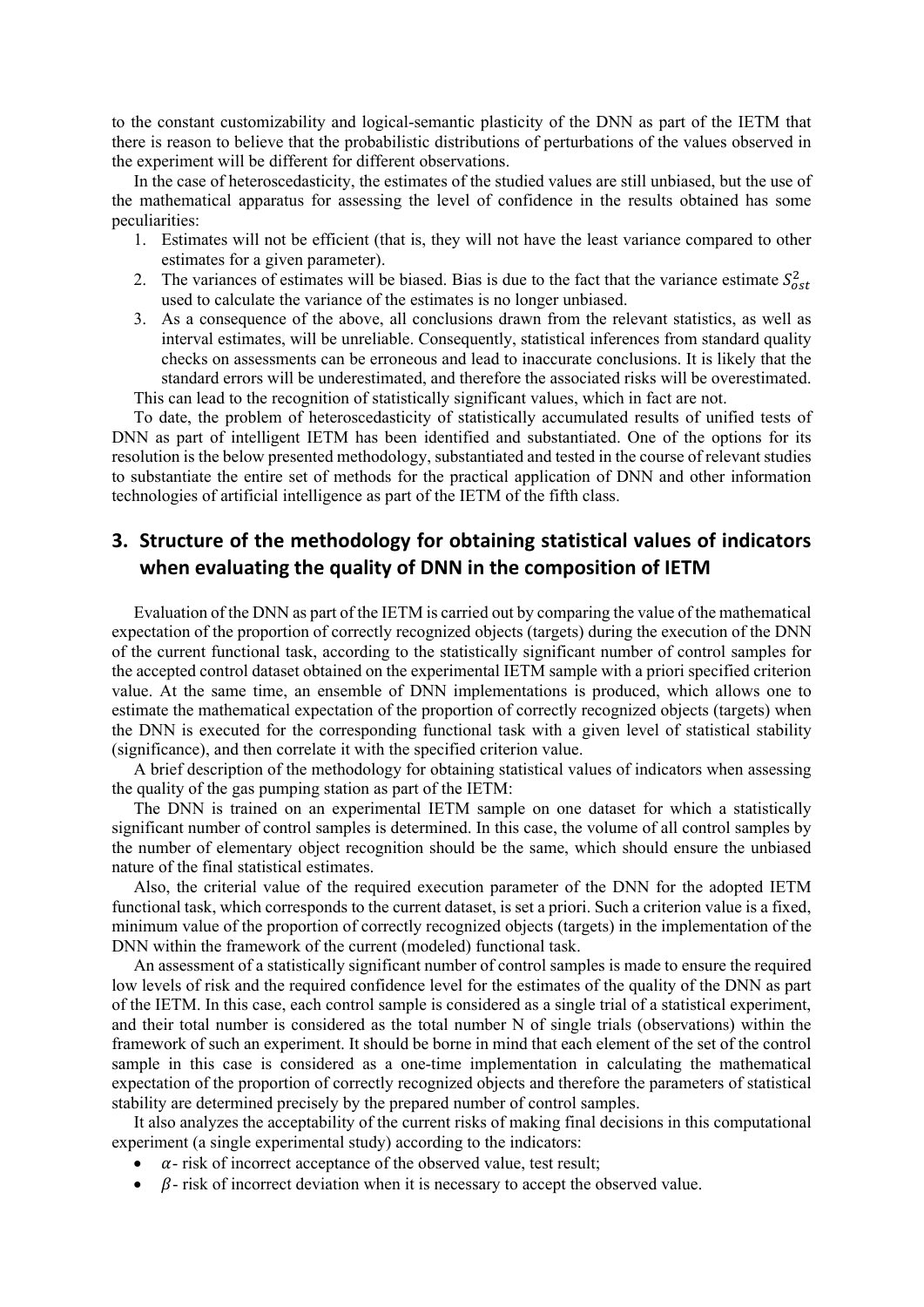Obviously, due to the objectively high labor intensity of preparing the necessary and sufficient number of control samples with a previously justified volume of data sets of 20% of the volume of the current dataset, it is a priori rational to accept:

$$
\alpha = \beta = 0.2. \tag{1}
$$

Based on the provided number N, equal to the number of control samples prepared according to the current dataset, and the a priori accepted value of risks from (1), the data of the level of confidence in the obtained statistical values is calculated. The output data of such calculations will be the value of the confidence probability  $P_a$ , which is provided by the current number of control samples.

If the values of  $P_a$ ,  $\alpha$ ,  $\beta$  corresponding to the current value of the prepared control samples N do not satisfy the external conditions of experimentation, then it is necessary to carry out the specified calculation according to the required (necessary and sufficient for external requirements for the experiment) the above parameters and select the numerical value of the number of single tests  $N$  that will provide them.

After these manipulations, it is necessary to make sure that the power of all control samples of single tests from  $N$  is the same.

A sequential multiple implementations of the trained DNN is performed using N control samples on an experimental IETM sample. At the same time, within the framework of the implementation of each control sample using an expert "teacher", the correctness of recognizing the object of the trained DNN is assessed, and with the help of software and hardware tools, the fact of success / failure of implementation is recorded for each single element of the set of the control sample. This makes it possible to estimate the mathematical expectation of the proportion of correctly recognized objects (targets) as the ratio of the number of successful tests to the total number of tests in the current control sample. Then the statistical stability of the value of the specified mathematical expectation is determined on the total volume of  $N$  control samples.

Each ensemble of implementation on the experimental IETM sample, obtained according to clause 3 of this methodology, is accumulated for each control sample and averaged to obtain the mathematical expectation (ME) of the proportion of correctly recognized objects within each of the samples, as an average (weighted by the probabilities of possible values) values of a random variable. The results of the implementation are recorded in a table, the form of which is shown in Table 1.

#### **Table 1**

| Control sample index | The number of single trials in<br>the implementation of the<br>sample | Meaning of expected value |
|----------------------|-----------------------------------------------------------------------|---------------------------|
| 1                    | Const.                                                                | $ME_1[X]$                 |
| 2                    | Const.                                                                | ME <sub>2</sub> [X]       |
| 3                    | Const.                                                                | ME <sub>3</sub> [X]       |
| 4                    | Const.                                                                | $ME_4[X]$                 |
| $\cdots$             | Const.                                                                | $\cdots$                  |
| $N-2$                | Const.                                                                | $ME_{N-2}[X]$             |
| $N-1$                | Const.                                                                | $ME_{N-1}[X]$             |
| Ν                    | Const.                                                                | $ME_N[X]$                 |

Format of the table for registering the values of the mathematical expectations of the proportion of correctly recognized objects during the experiment

The values of the mathematical expectation obtained for each of the control samples are averaged over the number N, due to which the sample average value of the ME of the proportion of correctly recognized objects in the entire ensemble of experiment realizations is obtained  $\overline{ME}[X]_N$ .

On the same ensemble of realizations, the sample standard deviation  $\sigma$  is calculated for  $\overline{ME}[X]_N$ , as a measure of the spread of values of a random variable relative to its mathematical expectation, according to the relation [8]: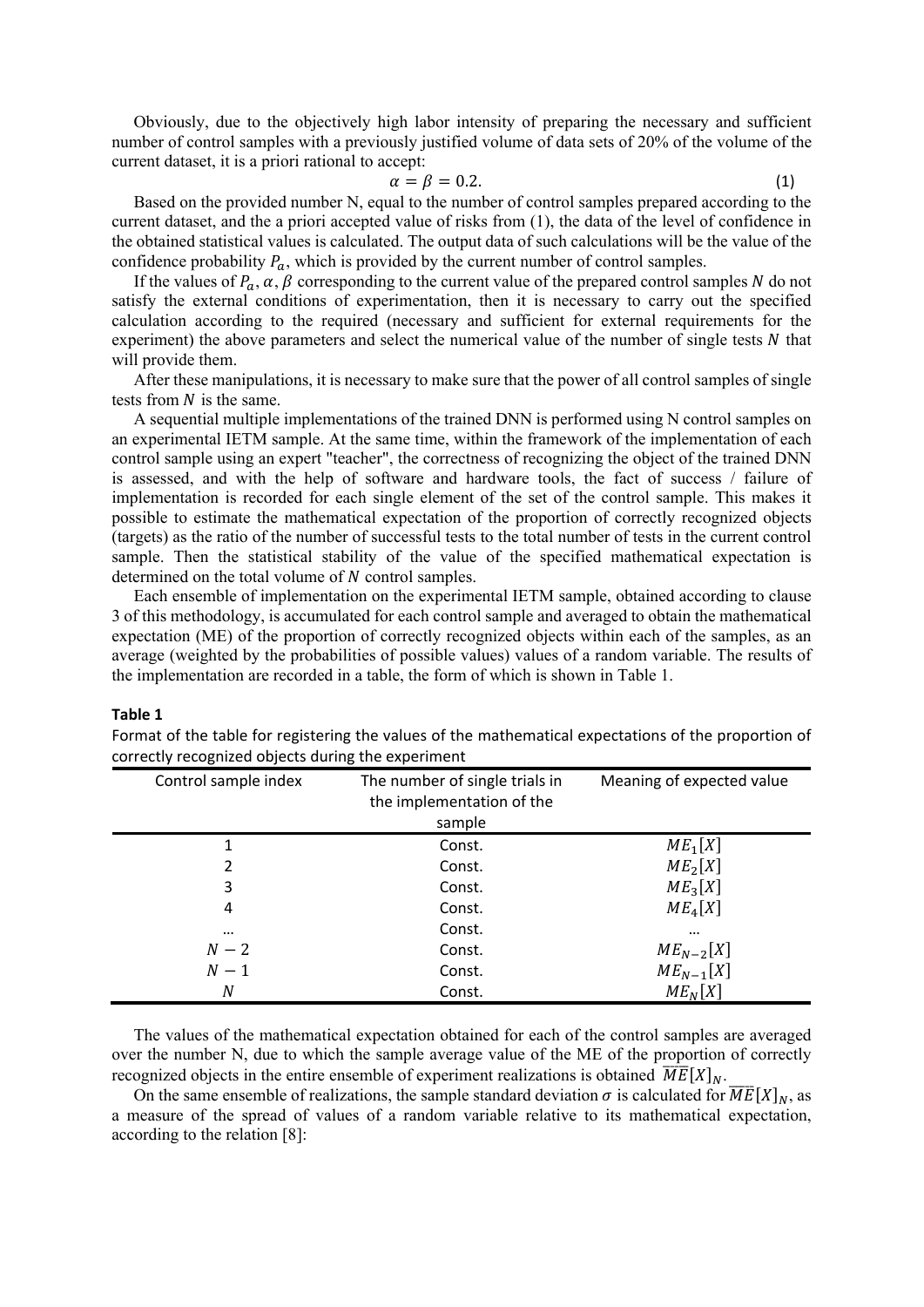$$
\sigma = \sqrt{D} = \sqrt{\left(\frac{\sum_{i=1}^{N} (ME_i[X] - \overline{ME}[X]_N)_i}{N}\right)^2}.
$$
 (2)

A final histogram is formed, which displays:

- on the abscissa axis identifiers of alternative options for obtaining values (an ensemble of implementations on an experimental IETM sample and the criterion value of the accuracy parameter of the DNN);
- along the ordinate axis the sample mean value of the ME of the proportion of correctly recognized objects in the entire ensemble of experiment implementations  $\overline{ME}[X]_N$  and the corresponding criterion value.

The final histogram obtained in 6 is analyzed for statistical stability and correctness.

First of all, the ratio of the values  $\alpha = \beta$  adopted according to 2 of this methodology and the value obtained according to (2), the sample standard deviation is analyzed. Ideally, the boundaries of the maximum scatter of the random variable specified by the risk values  $\alpha$ ,  $\beta$  and the obtained value of the sample standard deviation should coincide. In practice, this means that they should not differ significantly (ie, by more than 25-30%). Otherwise, it is necessary to increase the volume of statistical tests  $- N$ , to increase the level of risk of statistical estimation, revising the level of confidence in the results obtained, etc., in order to include the range of scatter actually obtained in the experiment according to (2) into the initially set interval for  $\alpha$ ,  $\beta$  according to clause 2 of this method.

Secondly, the fact of the presence of a difference between the criterial value of the estimated performance parameter of the DNN in the IETM and the sample mean value of the ME of the proportion of correctly recognized objects (targets) in the entire ensemble of experiment implementations  $\overline{ME}[X]_{N}$ is revealed. The presence of a difference is recognized as statistically significant if the specified difference exceeds (goes beyond ...) the limits of the maximum scatter of the random variable  $ME_i[X]$ .

The presence of this positive difference constitutes the effect of the use of DNN as part of the IETM, estimated by the considered indicator with a probabilistic measure.

A specific version of the implementation of the DNN as part of the IETM is recognized as having passed the test and meeting the efficiency requirements for the estimated quality indicator of the DNN if the sample mean value of the ME of the proportion of correctly recognized objects in the entire ensemble of realizations on the experimental IETM sample is statistically significant (i.e., with the current parameters  $P_a$ ,  $\alpha$ ,  $\beta$ ) is greater than the analogous value of the accuracy of the DNN performance, determined a priori as a criterion for the current stage of research.

The resulting paired histogram obtained according to  $1 - 7$  is transmitted further for semantic interpretation with the set unbiased parameters of the statistical significance  $P_a$ ,  $\alpha$ ,  $\beta$ .

### 4. Conclusion

The toolkit (methodology) proposed in this article for overcoming the problem of heteroscedasticity of statistical values of indicators for assessing the quality of IETM with elements of artificial intelligence is not the only and universal one. Today, the search for means for working with the results of statistical observations of the DNN as part of the IETM, characterized by heteroscedasticity, is the most urgent direction of modern qualimetry in the field of artificial intelligence software. In view of the above, further research on this topic should be aimed at studying the general causes, mechanisms of formation and patterns in the representation of the indicated heteroscedasticity; synthesis of mathematical models of its adequate presentation and accounting when conducting appropriate experiments and research.

## 5. References

[1] GOST R 50.1.030-2001, Information technology to support the life cycle of products. Interactive electronic technical manuals. Requirements for the logical structure of the database, Standartinform, Moscow, 2001.